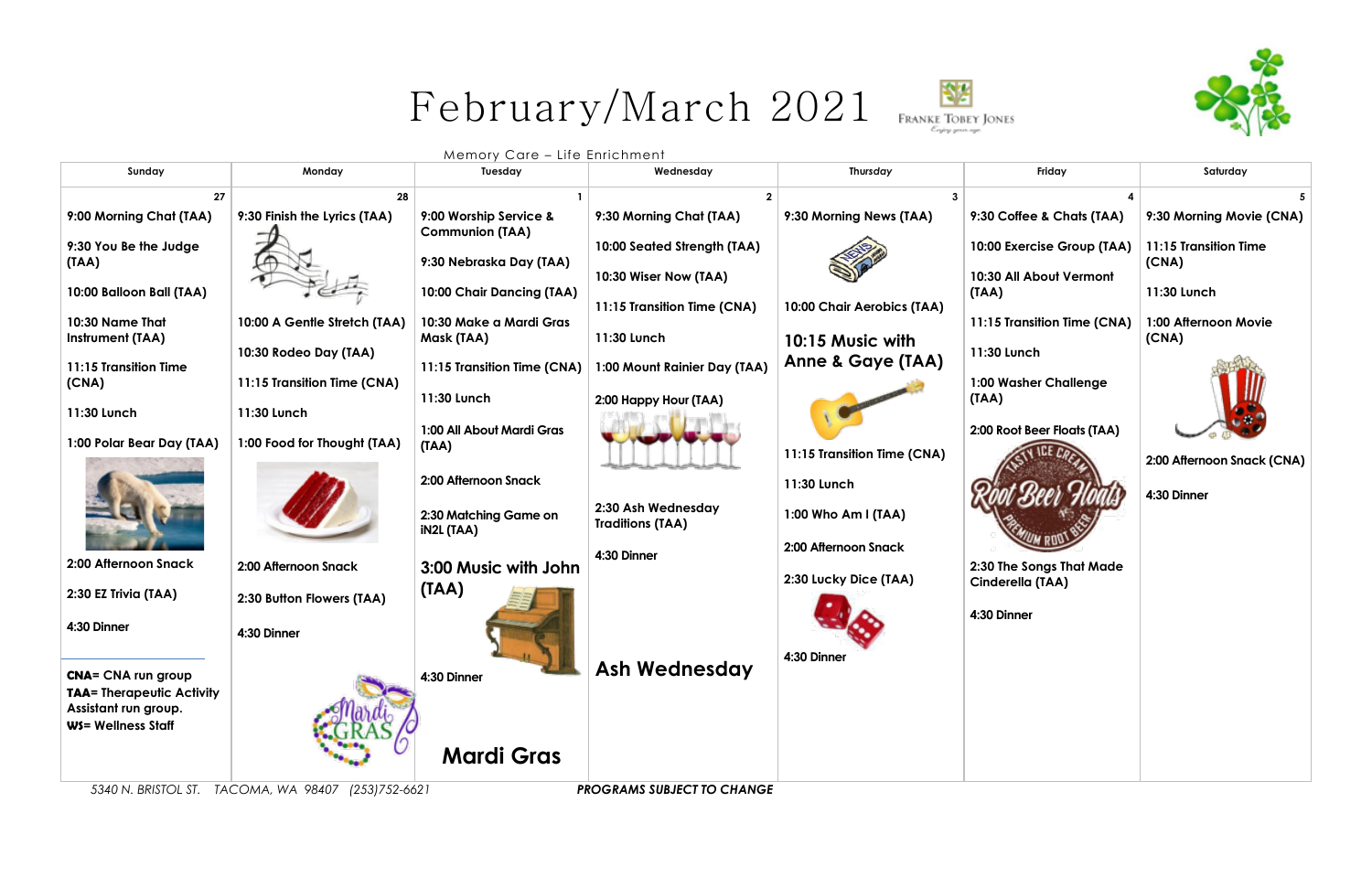

## March 2021



 $N = N - N$ 

| Sunday                                                                                                                                                                                                                                                                                                                        | Monday                                                                                                                                                                                                                       | $1110111017$ $0.410$<br>Tuesday                                                                                                                                                                                                                                                                | Wednesday                                                                                                                                                                                                                                                            | Thursday                                                                                                                                                                                                                                                          | Friday                                                                                                                                                                                                                                                       | Saturday                                                                                                                                                      |
|-------------------------------------------------------------------------------------------------------------------------------------------------------------------------------------------------------------------------------------------------------------------------------------------------------------------------------|------------------------------------------------------------------------------------------------------------------------------------------------------------------------------------------------------------------------------|------------------------------------------------------------------------------------------------------------------------------------------------------------------------------------------------------------------------------------------------------------------------------------------------|----------------------------------------------------------------------------------------------------------------------------------------------------------------------------------------------------------------------------------------------------------------------|-------------------------------------------------------------------------------------------------------------------------------------------------------------------------------------------------------------------------------------------------------------------|--------------------------------------------------------------------------------------------------------------------------------------------------------------------------------------------------------------------------------------------------------------|---------------------------------------------------------------------------------------------------------------------------------------------------------------|
| 9:30 EZ Trivia (TAA)<br>10:00 Seated Exercise TAA)<br>10:30 All About<br><b>Michelangelo (TAA)</b><br>11:15 Transition Time (CNA)<br>11:30 Lunch<br>1:00 Afternoon Movie<br>(CNA)<br>2:00 Snack<br>4:30 Dinner<br><b>CNA= CNA run group</b><br><b>TAA= Therapeutic Activity</b><br>Assistant run group.<br>WS= Wellness Staff | 9:30 Coffee and Chats<br>(TAA)<br>10:00 Seated Cardio (TAA)<br>10:30 Modern Jeopardy<br>Trivia (TAA)<br>11:15 Transition Time (CNA)<br>11:30 Lunch<br>1:00 Tennis Day (TAA)<br>2:00 Music with Marty<br>(TAA)<br>4:30 Dinner | 9:00 Worship Service (TAA)<br>9:30 Morning News (TAA)<br>10:00 Easy Stretch (TAA)<br>10:30 Can You Picture This?<br>(TAA)<br>11:15 Transition Time (CNA)<br>11:30 Lunch<br>1:00 International Women's<br>Day (TAA)<br>2:00 Snack<br>2:30 If at First You Don't<br>Succeed (TAA)<br>4:30 Dinner | 9:30 Good News (TAA)<br>10:00 Quick Cardio (TAA)<br>10:30 Piggy Bankers on iN2L<br>(TAA)<br><b>BANK</b><br>11:15 Transition Time (CNA)<br>11:30 Lunch<br>1:00 Travelogue (TAA)<br>2:00 Happy Hour (TAA)<br>2:30 Feast of St. Frances of<br>Rome (TAA)<br>4:30 Dinner | 10 <sup>°</sup><br>9:30 News Update (TAA)<br>10:00 Seated Strength<br>(TAA)<br>10:30 Short Stories Reading<br>(TAA)<br>11:15 Transition Time (CNA)<br>11:30 Lunch<br>1:00 Trivia Challenge (TAA)<br>2:00 Snack<br>2:30 The Salvation Army<br>(TAA)<br>4:30 Dinner | 11<br>9:30 Morning Chat (TAA)<br>10:00 Chair Dancing (TAA)<br>10:30 You Be the Judge<br>(IAA)<br>11:15 Transition Time (CNA)<br>11:30 Lunch<br>1:00 Horse Racing Game<br>(TAA)<br>2:00 Hot Chocolate Social<br>(TAA)<br>2:30 What Am I? (TAA)<br>4:30 Dinner | $12 \overline{ }$<br>9:00 Morning Fun (TAA)<br>10:00 Morning Movie (TAA)<br>11:15 Transition Time (CNA)<br>11:30 Lunch<br>1:00 Afternoon Movie<br>4:30 Dinner |

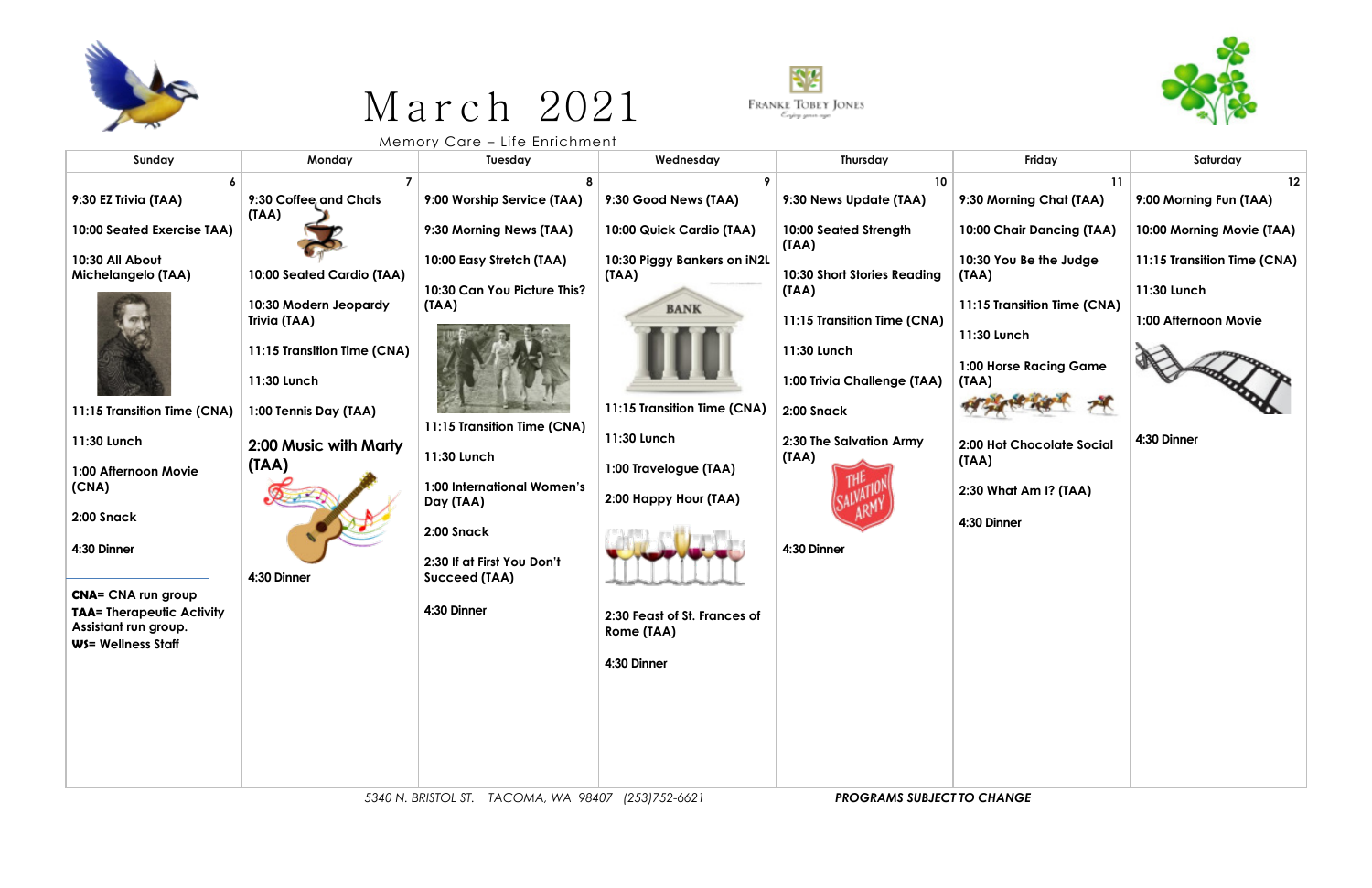## March 2021





Memory Care – Life Enrichment

| Sunday                                                                                                      | Monday                                                                                                                                                                                        | Tuesday                                                                                               | Wednesday                                                                                                                           | Thursday                                                                                    | Friday                                                                               | Saturday                                                    |
|-------------------------------------------------------------------------------------------------------------|-----------------------------------------------------------------------------------------------------------------------------------------------------------------------------------------------|-------------------------------------------------------------------------------------------------------|-------------------------------------------------------------------------------------------------------------------------------------|---------------------------------------------------------------------------------------------|--------------------------------------------------------------------------------------|-------------------------------------------------------------|
| 13<br>9:30 Random Trivia (TAA)                                                                              | 14<br>9:30 Good Morning News<br>(TAA)                                                                                                                                                         | 15<br>9:00 Worship Service (TAA)                                                                      | 16<br>9:30 Morning Social (TAA)                                                                                                     | 17<br>9:30 Fun with Limericks (TAA)                                                         | 18<br>9:30 Good News (TAA)                                                           | 19<br>9:30 Morning Fun (TAA)                                |
| <b>10:00 Seated Exercise</b><br>(IAA)                                                                       | 10:00 Simple Stretch (TAA)                                                                                                                                                                    | 9:30 News Update (TAA)<br>10:00 Seated Cardio (TAA)                                                   | 10:00 Fly Ball (TAA)<br>10:30 It's Not Easy Being                                                                                   | 10:00 Chair Yoga (TAA)<br><b>10:30 Famous Irish Folks</b>                                   | 10:00 Seated Strength<br>(TAA)                                                       | 10:00 Quick Cardio (TAA)<br>10:30 Fairy Garden              |
| 10:30 Live Theater<br>with Cindy Arnold                                                                     | 10:30 Short Story Reading:<br>My Best Friend (TAA)                                                                                                                                            | 10:30 Finish the Phrase<br>(TAA)                                                                      | Green (TAA)                                                                                                                         | (TAA)<br>11:15 Transition Time (CNA)                                                        | 10:30 Jeopardy Trivia (TAA)<br>11:15 Transition Time (CNA)                           | Detective (TAA)                                             |
| 11:15 Transition Time<br>(CNA)                                                                              |                                                                                                                                                                                               | 11:15 Transition Time (CNA)                                                                           |                                                                                                                                     | 11:30 Lunch                                                                                 | 11:30 Lunch                                                                          |                                                             |
| 11:30 Lunch                                                                                                 |                                                                                                                                                                                               | 11:30 Lunch                                                                                           | 11:15 Transition Time (CNA)                                                                                                         | 1:00 What Am I? (TAA)                                                                       | <b>1:00 Unconventional</b><br>Housing (TAA)                                          | 11:15 Transition Time                                       |
| 1:00 Afternoon Movie<br>2:00 Snack<br>4:30 Dinner<br><b>Daylight Savings</b>                                | 11:15 Transition Time<br>(CNA)<br>11:30 Lunch<br>1:00 Butterfly in the Sky<br>Day (TAA)<br>2:00 Irish Coffee Social<br>(TAA)<br>2:30 St. Patrick's Day Trivia<br>on IN2L (TAA)<br>4:30 Dinner | 1:00 Shamrock Art (TAA)<br>2:00 Afternoon Snack<br>2:30 Happy Birthday, Maine<br>(TAA)<br>4:30 Dinner | 11:30 Lunch<br>1:00 The Story of Purim<br>(IAA)<br>2:00 Happy Hour (TAA)<br>2:30 History of the Irish<br>Dance (TAA)<br>4:30 Dinner | 2:00 Snack<br>2:30 Name That Irish Tune<br>(TAA)<br>4:30 Dinner<br><b>St. Patrick's Day</b> | 2:00 Root Beer Float Social<br>(TAA)<br>2:30 RINGS Word Game<br>(TAA)<br>4:30 Dinner | (CNA)<br>11:30 Lunch<br>1:00 Afternoon Movie<br>4:30 Dinner |
| <b>CNA= CNA run group</b><br><b>TAA= Therapeutic Activity</b><br>Assistant run group.<br>WS= Wellness Staff |                                                                                                                                                                                               |                                                                                                       | Purim                                                                                                                               |                                                                                             |                                                                                      |                                                             |

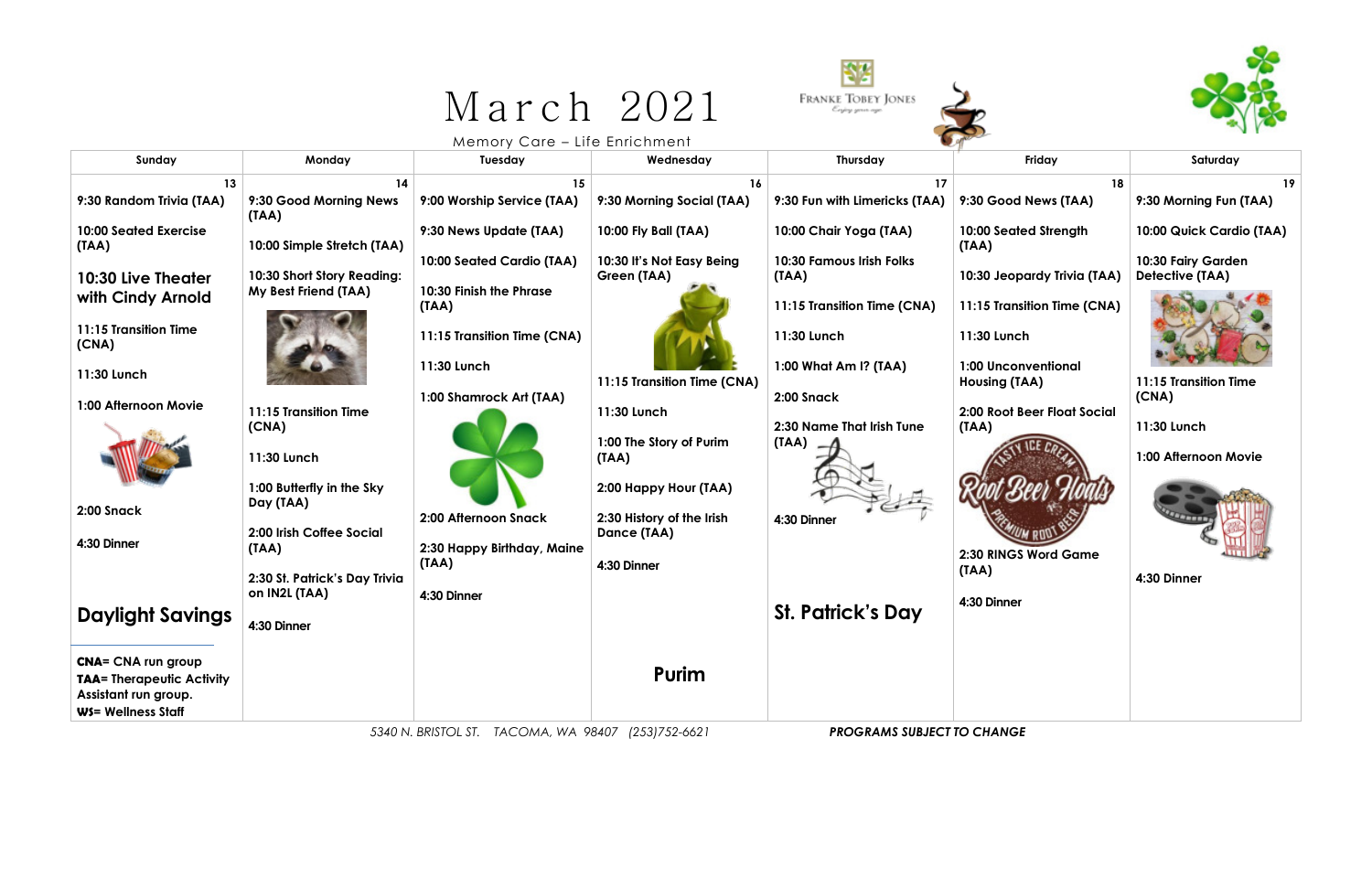

## March 2021



Memory Care – Life Enrichment

| Sunday                                                   | Monday                      | .<br>Tuesday                | Wednesday                                    | Thursday                     | Friday                            | Saturday                    |
|----------------------------------------------------------|-----------------------------|-----------------------------|----------------------------------------------|------------------------------|-----------------------------------|-----------------------------|
| 20                                                       |                             | $21 \mid 22$                | 23                                           | 24                           | 25                                | 26                          |
| 9:30 Forest Trivia (TAA)                                 | 9:30 Morning Chat (TAA)     | 9:00 Worship Service (TAA)  | 9:30 Morning Chats (TAA)                     | 9:30 Coffee Circle (TAA)     | 9:30 Funny Friday (TAA)           | 9:30 Morning News (TAA)     |
| 10:00 Quick Cardio (TAA)                                 | 10:00 Chair Yoga (TAA)      | 9:30 Good News (TAA)        | 10:00 Stretch Band<br><b>Exercises (TAA)</b> | 10:00 Fly Ball (TAA)         | 10:00 Quick Cardio (TAA)          | 10:00 Morning Movie (TAA)   |
| 10:30 Finish the Song Lyrics                             | 10:30 Equality and Equity   | 10:00 Chair Aerobics (TAA)  |                                              | 10:30 Name That Sound on     | 10:30 Heidi Day (TAA)             |                             |
| (TAA)                                                    | Day (TAA)                   | 10:30 Piggy Bankers (TAA)   | 10:30 Piano Music                            | <b>iN2L (TAA)</b>            | 11:15 Transition Time (CNA)       |                             |
|                                                          | 11:15 Transition Time (CNA) |                             | with Sandra Walker                           |                              |                                   |                             |
|                                                          | 11:30 Lunch                 |                             |                                              |                              | 11:30 Lunch                       |                             |
|                                                          |                             |                             |                                              |                              | 1:00 Bingo (TAA)                  |                             |
| 11:15 Transition Time (CNA)                              | 1:00 Travelogue (TAA)       |                             |                                              | 11:15 Transition Time (CNA)  |                                   | 11:15 Transition Time (CNA) |
| 11:30 Lunch                                              | 2:00 Margarita Monday       | 11:15 Transition Time (CNA) |                                              |                              |                                   | 11:30 Lunch                 |
| 1:00 Afternoon Movie (CNA)                               | (TAA)                       | 11:30 Lunch                 | 11:15 Transition Time (CNA)                  | 11:30 Lunch                  |                                   | 1:00 Afternoon Movie        |
|                                                          |                             |                             | 11:30 Lunch                                  | 1:00 Star of the Month (TAA) |                                   | (CNA)                       |
| 2:00 Snack (CNA)                                         |                             | 1:00 Food for Thought (TAA) | 1:00 Who Am I? (TAA)                         | 2:00 Afternoon Snack         | 2:00 Italian Soda Social<br>(TAA) | 2:00 Afternoon Snack (CNA   |
| 4:30 Dinner                                              |                             |                             |                                              |                              |                                   |                             |
|                                                          |                             |                             | 2:00 Happy Hour (TAA)                        | 2:30 Finish the Phrase (TAA) | 2:30 Queen of Soul (TAA)          | 4:30 Dinner                 |
|                                                          |                             |                             |                                              | 4:30 Dinner                  | 4:30 Dinner                       |                             |
| <b>Spring Equinox</b>                                    |                             | 2:00 Snack                  |                                              |                              |                                   |                             |
|                                                          | 2:30 Day of Forests (TAA)   | 2:30 You Be the Judge       |                                              |                              |                                   |                             |
|                                                          | 4:30 Dinner                 | (TAA)                       | 2:30 Kitten & Puppy Day                      |                              |                                   |                             |
| <b>CNA= CNA run group</b>                                |                             | 4:30 Dinner                 | (TAA)                                        |                              |                                   |                             |
| <b>TAA= Therapeutic Activity</b><br>Assistant run group. |                             |                             |                                              |                              |                                   |                             |
| <b>WS= Wellness Staff</b>                                |                             |                             | 4:30 Dinner                                  |                              |                                   |                             |
|                                                          |                             |                             |                                              |                              |                                   |                             |
|                                                          |                             |                             |                                              |                              |                                   |                             |
|                                                          |                             |                             |                                              |                              |                                   |                             |
|                                                          |                             |                             |                                              |                              |                                   |                             |